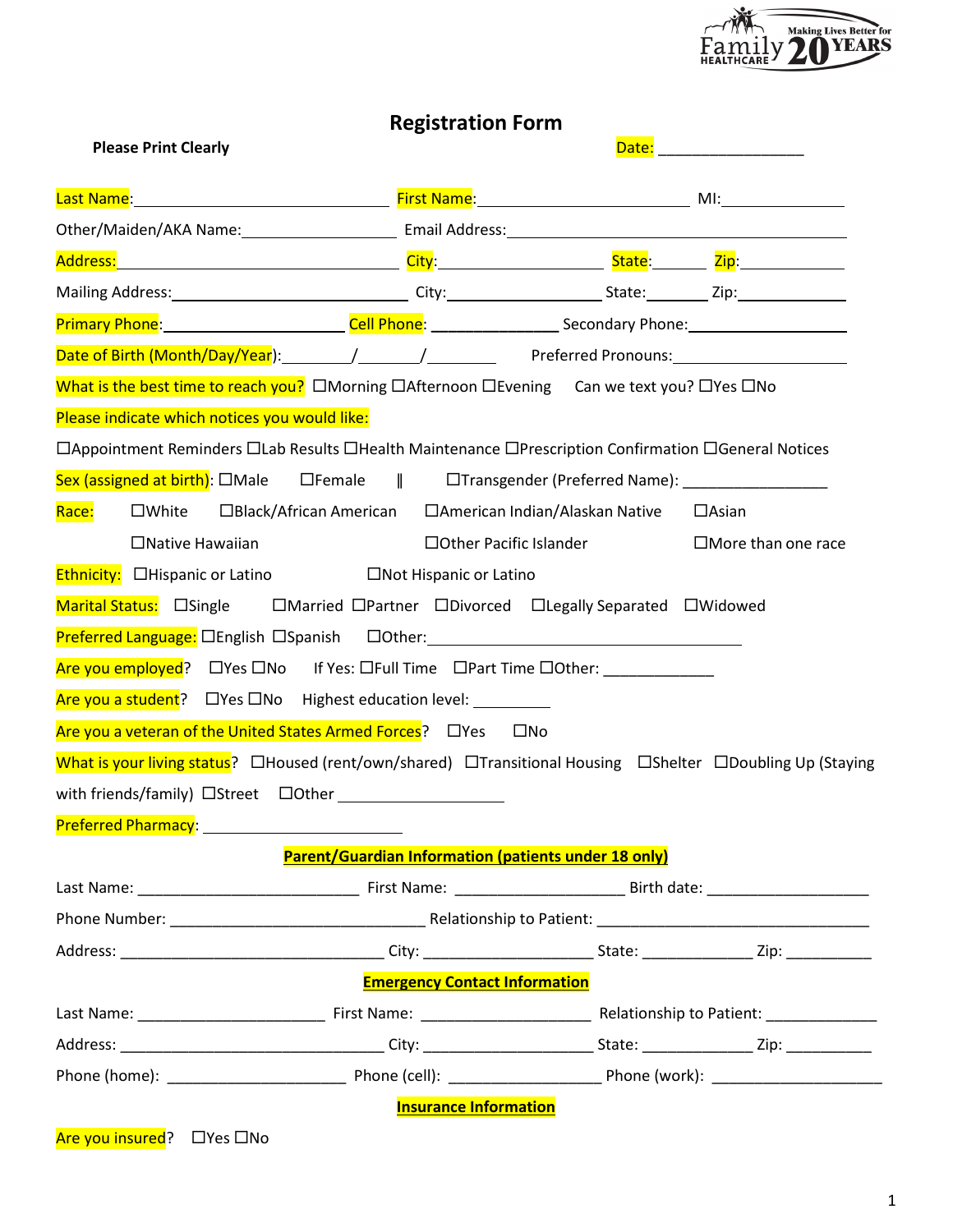

Please present your health insurance cards to the receptionist so they can scan them and attach them to your records.

# **Consent for overall treatment and payment**

I authorize any Family Healthcare licensed healthcare provider to perform such diagnostic, telehealth/televisit, medical, counseling/mental/behavioral health, dental, and/or surgical procedures as may be necessary for proper health care. I also give permission for administration of medications and immunizations as may be necessary for treatment or preventive care.

I authorize Family Healthcare and its affiliated providers to view my external prescription history. I understand that prescription from other unaffiliated healthcare providers, insurance companies and pharmacy benefit managers may be viewable by my providers and staff at Family Healthcare, and it may include prescriptions over several years.

I understand that proof of personal information may be required at any time for any reason. I will notify Family Healthcare of any changes in my health status or any of the above information. If I have provided fraudulent information, I may be subject to immediate termination of services and/or prosecution for fraud/perjury.

**I understand that payment for services is due at the time of service. I understand that Family Healthcare will bill my insurance for any and all services rendered.** I authorize Family Healthcare to release all or part of my/patient's record to any person or organization liable for payment. I agree to pay for all charges not paid by my insurance company. If my account is sent to a collection agency, I agree to pay all reasonable collection and attorney's fees.

I understand that to be enrolled in Family Healthcare's federal sliding fee discount program, I must complete a Sliding Fee Discount Program Application for all wage earners in my family (self, spouse/partner, children to age 26). I understand that all sources of income, including wages, unemployment, social security, retirement, alimony, child support and disability income will be included and documented properly. If I do not provide proof of income at the time of service, I will be charged the full cost of services. I also understand that my eligibility to receive health care at a reduced rate will be reviewed every 12 months.

I permit a copy of this authorization to be used in place of the original release of information form and request that the payment of healthcare insurance benefits be paid to Family Healthcare (Southwest Utah Community Health Center).

I have read all of the information on this registration form and have completed it to the best of my ability. I certifythat this information is true and correct to the best of my knowledge.

# **Consent to proceed with dental procedures**

I authorize Family Healthcare and associated dentists, associates, and assistants as designated to perform procedures as may be deemed necessary or advisable to maintain my dental health or the dental health of any minor or other individual for which I have responsibility, including arrangement and/or administration of any sedative (including nitrous oxide), analgesic, therapeutic, and/or other pharmaceutical agent(s), including those related to the restorative, palliative, therapeutic or surgical treatments.

I understand that the administration of local anesthetic may cause an adverse reaction or side effects, which may include, but are not limited to bruising, hematoma, cardiac stimulation, muscle soreness, and temporary or permanent (rarely) numbness. I understand that sometimes needles break and may require surgical retrieval. Sometimes drops of local anesthetic may contact the eyes and facial tissues and cause temporary irritation.

I understand that as part of dental treatment, including preventive procedures such as cleanings and basic dentistry, including fillings of all types, teeth may remain sensitive or even possibly quite painful both during and after completion of treatment. After lengthy appointments, jaw muscles may also be sore or tender. Gums surrounding tissues may also be sensitive or painful during and/or after treatment. Although rare, it is also possible for the tongue, cheek, or other oral tissues to be scraped by accident or cut during routine dental procedures. In some cases, sutures (stitches) or more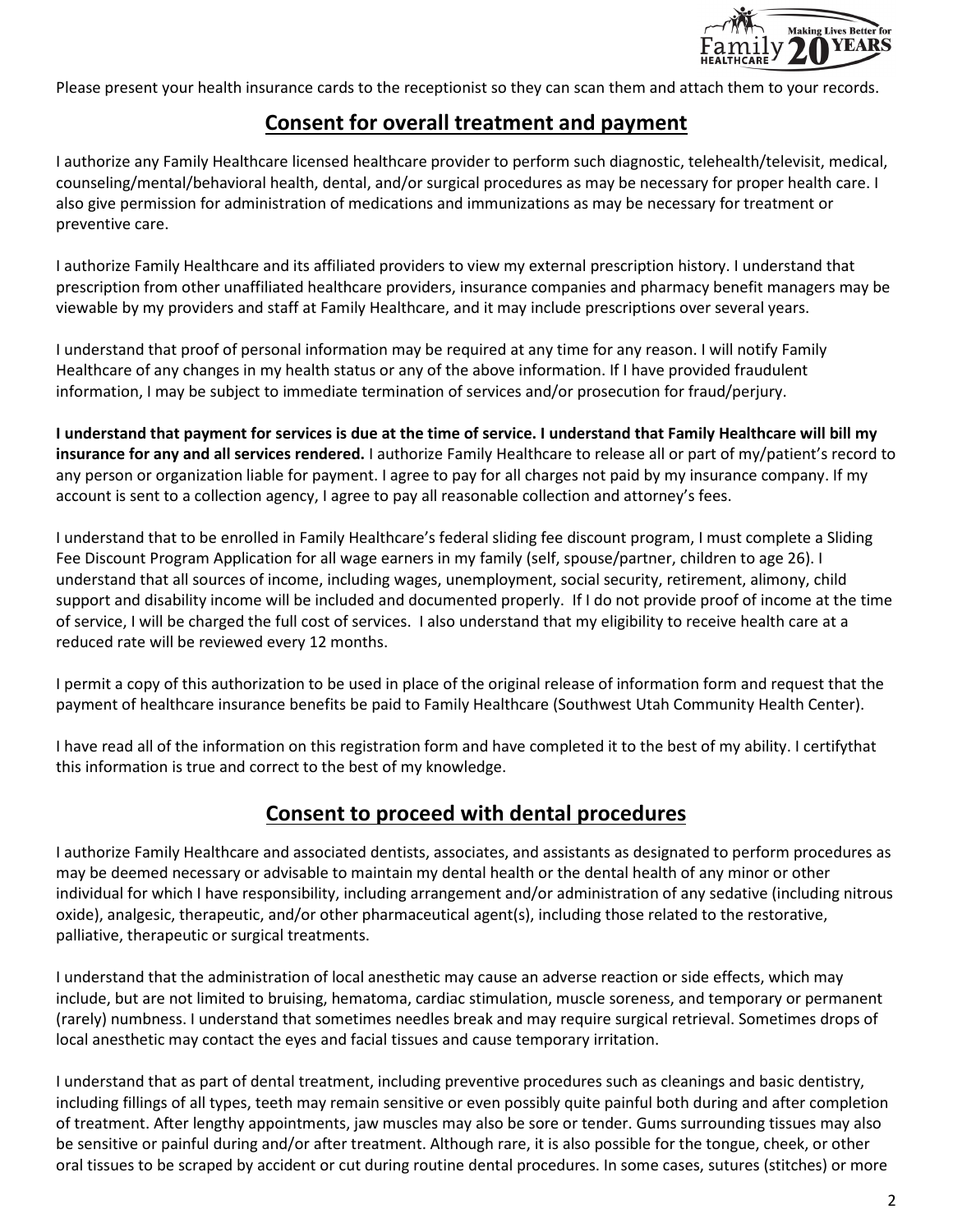**Making Lives Better for** 

treatment may be required.

### **Consent Continued:**

I understand that as part of dental treatment items including, but not limited to crowns, small dental instruments, drill components, etc. may be inhaled into the respiratory system or swallowed. This unusual situation may require a series of x-rays to be taken by a physician or hospital and may in rare cases, require bronchoscopy or other procedures to ensure safe removal.

I understand the need to tell the dentist about any prescription drugs that are currently being taken or that have been taken in the past, such as Phen-Fen. I understand that taking the class of drugs prescribed for the prevention of osteoporosis, such as Fosamax, Boniva, or Actonel may result in complications of non- healing of the jawbones following oral surgery or tooth extractions.

I do voluntarily assume any and all possible risks, including the risk of substantial and serious harm, if any, which may be associated with general preventive and operative treatment procedures in hopes of obtaining the potential desired results, which may or may not be achieved, for my benefit or the benefit of my minor child or ward. I acknowledge that the nature and purpose of the foregoing procedures have been explained to me if necessary and I have been given the opportunity to ask questions.

\_\_\_\_\_\_\_\_\_\_\_\_\_\_\_\_\_\_\_\_\_\_\_\_\_\_\_\_\_\_\_\_\_\_\_\_\_\_\_\_\_\_\_\_\_\_ \_\_\_\_\_\_\_\_\_\_\_\_\_\_\_\_\_\_\_\_\_

Witness **Date** 

| <b>Patient Name</b>                                                    | <b>Date</b> |
|------------------------------------------------------------------------|-------------|
| Signature (Patient, legal guardian or authorized agent of the patient) | <b>Date</b> |
|                                                                        |             |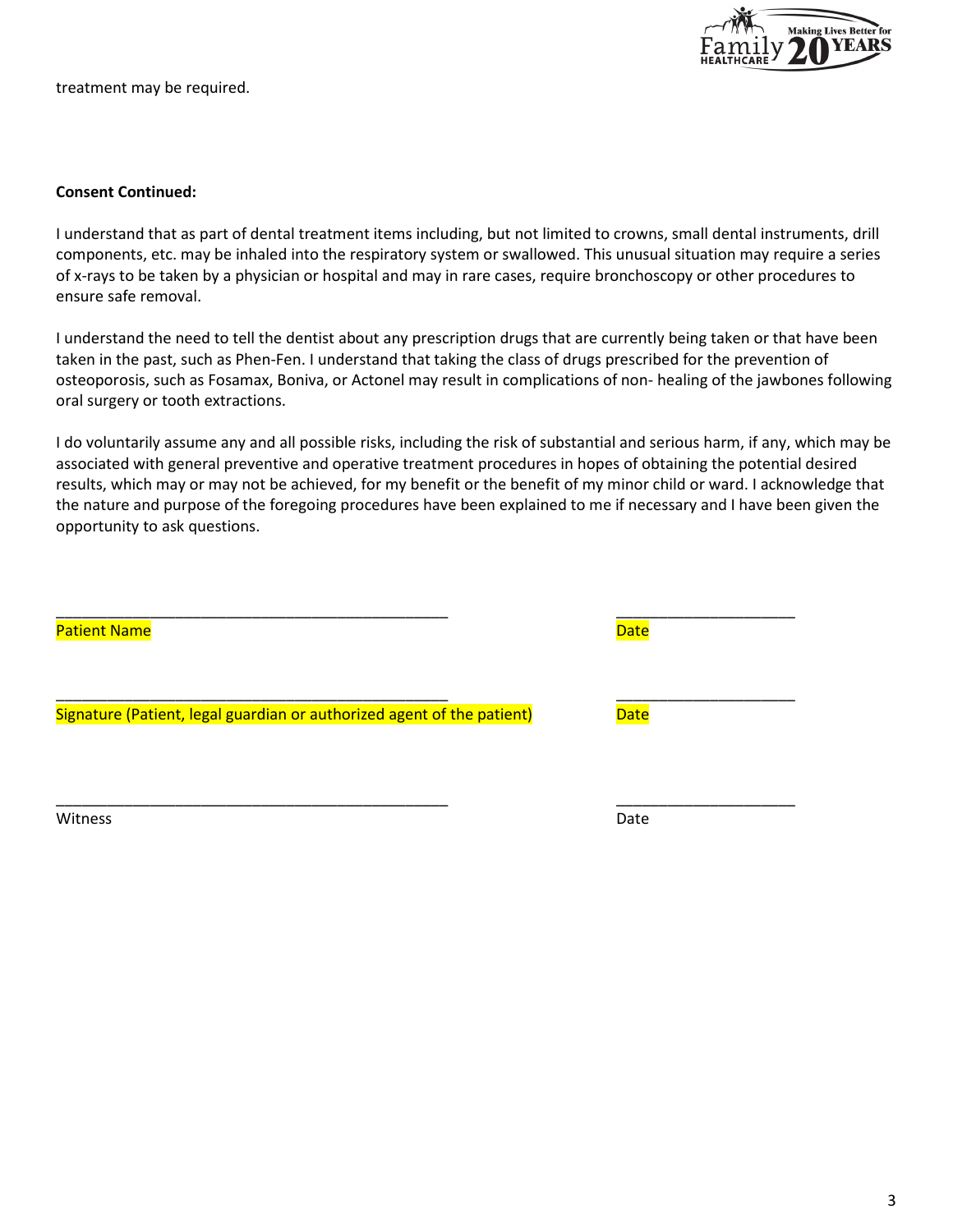

Consent forms expire 3 years from date above

# **NOTICE OF PRIVACY PRACTICES**

Acknowledgement of Receipt Effective Date: April 14, 2003 Last Update: February 22, 2022

Please review this disclosure carefully.

The Notice of Privacy Practices tells you how Family Healthcare may use or disclose information about you. Not all situations will be described. Family Healthcare is required to inform you of our privacy practices for the information we collect and keep about you. You may obtain this information by asking anyone at Family Healthcare or by contacting the Privacy Officer at 435-986-2565.

### **HOW WE MAY USE AND DISCLOSE HEALTH INFORMATION ABOUT YOU.**

The following categories describe different ways that we use and disclose your medical information. For each category, we explain what we mean and give you some examples; however, we cannot list every possible use or disclosure. If you have questions about the categories or examples, please contact our Privacy Officer at 435-986-2565.

**For Treatment:** We use your medical information to understand your health condition and to treat you when you are sick. We share your medical information with the doctors, nurses, technicians, health students, and other personnel who are involved in taking care of you. They may work at our offices, at a hospital, or at another doctor's office, lab, pharmacy, or other healthcare provider to whom we may refer you for tests or treatments. For example, a doctor outside our clinic who is treating you for a broken leg will need to know if you have other medical problems because these could impact the ability of your body to heal your broken leg. For example, diabetes may slow the healing process for a broken leg so the other doctor will need to know if you have diabetes. We may also disclose your medical information to an entity assisting in a disaster relief effort so that your family can be notified about your condition, status and location.

**For Payment:** We use your medical/healthcare information so that the treatment and services you receive from us may be billed to and collected from an insurance company, a state Medicaid agency, or other third party, such as a 340B administrator (prescription medication program).

We may submit (or may already have submitted at a past visit) your personally identifiable information to the Utah Medicaid eligibility database and the Children's Health Insurance Program eligibility database to determine if you are enrolled in or eligible for either program.

**For Healthcare Operations:** We use your medical/healthcare information to improve the quality of operations at our healthcare practice. For example, we may use your medical records to review our treatment and services and to evaluate the performance of our staff in caring for you. We may also combine parts of your medical records that do not identify you personally with similar information from other patients to decide what additional services we should offer, what services are not needed, whether certain new treatments are effective, and to compare how we are doing with other healthcare practices.

I have been given a copy of Family Healthcare's Notice of Privacy Practices and have had a chance to ask questions about how my information should be used.

\_\_\_\_\_\_\_\_\_\_\_\_\_\_\_\_\_\_\_\_\_\_\_\_\_\_\_\_\_\_\_\_\_\_\_\_\_\_\_\_\_\_\_\_\_\_ \_\_\_\_\_\_\_\_\_\_\_\_\_\_\_\_\_\_\_\_\_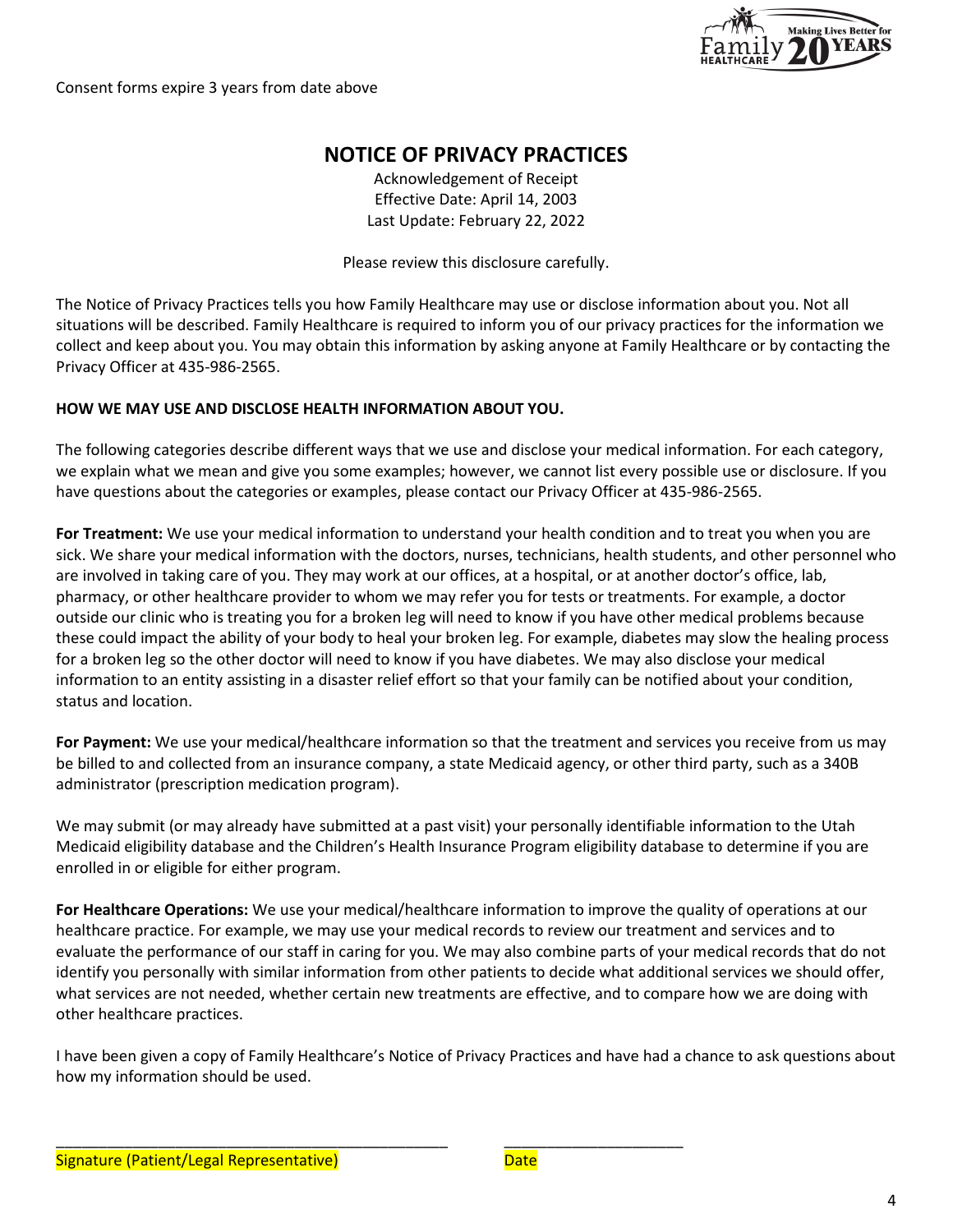

**(Expires 3 years from this date)**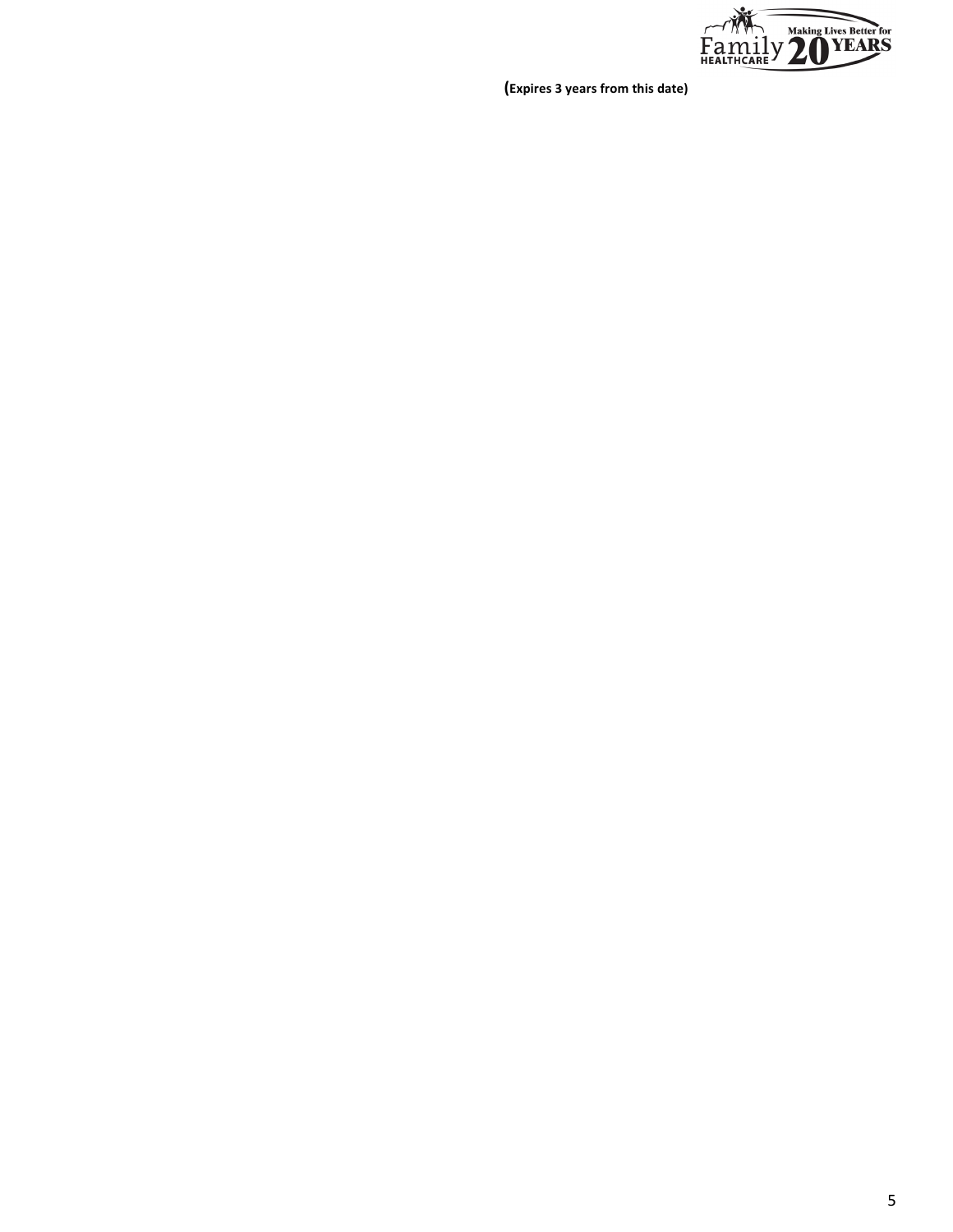

# **SLIDING FEE DISCOUNT PROGRAM APPLICATION**

All patients are encouraged to apply for our sliding fee program. By completing this Sliding Fee Program Application form, we can determine potential savings. Even when you have insurance, we recommend you complete this form for services not covered by your insurance or are applied to your annual deductible.

#### **Head of Family Information**

| Name (Last, First, middle initial) |                 |                              | Date of Birth: |          |             |
|------------------------------------|-----------------|------------------------------|----------------|----------|-------------|
| Address:                           | City/State/Zip: |                              | Home Phone:    |          | Cell Phone: |
| Number of people living at home:   |                 | Marital status (circle one): |                |          |             |
|                                    |                 | Single                       | Married        | Divorced | Separated   |

### **Family Member Information:** Family includes self, spouse/partner, and children under age 26.

| <b>Name</b> | Date of Birth | <b>Relationship to patient</b> | Age | Employed |
|-------------|---------------|--------------------------------|-----|----------|
| 1.          |               |                                |     | Yes / No |
| 2.          |               |                                |     | Yes / No |
| 3.          |               |                                |     | Yes / No |
| 4.          |               |                                |     | Yes / No |
| 5.          |               |                                |     | Yes / No |
| 6.          |               |                                |     | Yes / No |
| 7.          |               |                                |     | Yes / No |
| 8.          |               |                                |     | Yes / No |
| 9.          |               |                                |     | Yes / No |

#### **Please submit proof of income with your application - Acceptable proof of income includes:**

- Tax Returns / Pay Stub Medicaid Eligibility Letter (Slide B) Unemployment Statements / Letter • Alimony Letter / Child Support Letter
- 
- Social Security Benefits, APA, Senior Benefits Statements Work Comp Benefits, Annuities, Pensions, Retirement, Rental Income, Statements • **Family Healthcare issued Vouchers on FHC letter head administered by our local**
- Letter of support with valuation (Family Member, Religious Leader, etc.)
- • **Self-employed:** Please bring your current tax returns including 1099 Schedule C and/or statements of all income sources. Income is listed on: W2: Line 5, 1040:Line 9, 1099 Schedule C (1040): Line 7,1099-K Line 1a

**partners (Slide A)**

- • **Not working and living off savings:** Bring tax forms or investment income / retirement income statements.
- • **Not working and receiving help from a family member/church:** Bring a letter from income source (parent, clergy, agency) stating your situation. The letter must have a dollar amount of support, name, signature and date.

| To the best of my knowledge, I certify that the above information is true and correct. I agree to inform Family Healthcare of any changes regarding |
|-----------------------------------------------------------------------------------------------------------------------------------------------------|
| my employment or financial status as soon as the changes happen.                                                                                    |

By signing below, I give permission to Family Healthcare to enroll me in its sliding fee/discount program. I understand that if I qualify, Family Healthcare may reduce any out-of-pocket cost to me for current medical, counseling, or laboratory/diagnostic testing services. Additionally, dental, or other procedures may be discounted depending on eligibility.

If the above information proves to be incorrect, I understand that the discount provided to me will be terminated and I will be responsible for any current or prior balances. I give permission for Family Healthcare staff to contact my employer or any other appropriate source to verify income. I understand I will be required to complete a Sliding Fee Discount application every 12 months to include Proof of Income. Proof of Income is required in order to be eligible for the Sliding Fee Discount.

Signature: \_\_\_\_\_\_\_\_\_\_\_\_\_\_\_\_\_\_\_\_\_\_\_\_\_\_\_\_\_\_\_\_\_\_\_\_\_\_\_\_\_\_\_ **Date**: \_\_\_\_\_\_\_\_\_\_\_\_\_\_\_\_\_\_\_\_\_\_\_\_\_\_\_\_\_\_\_\_\_\_\_\_

**(Expires 12 months from this date)**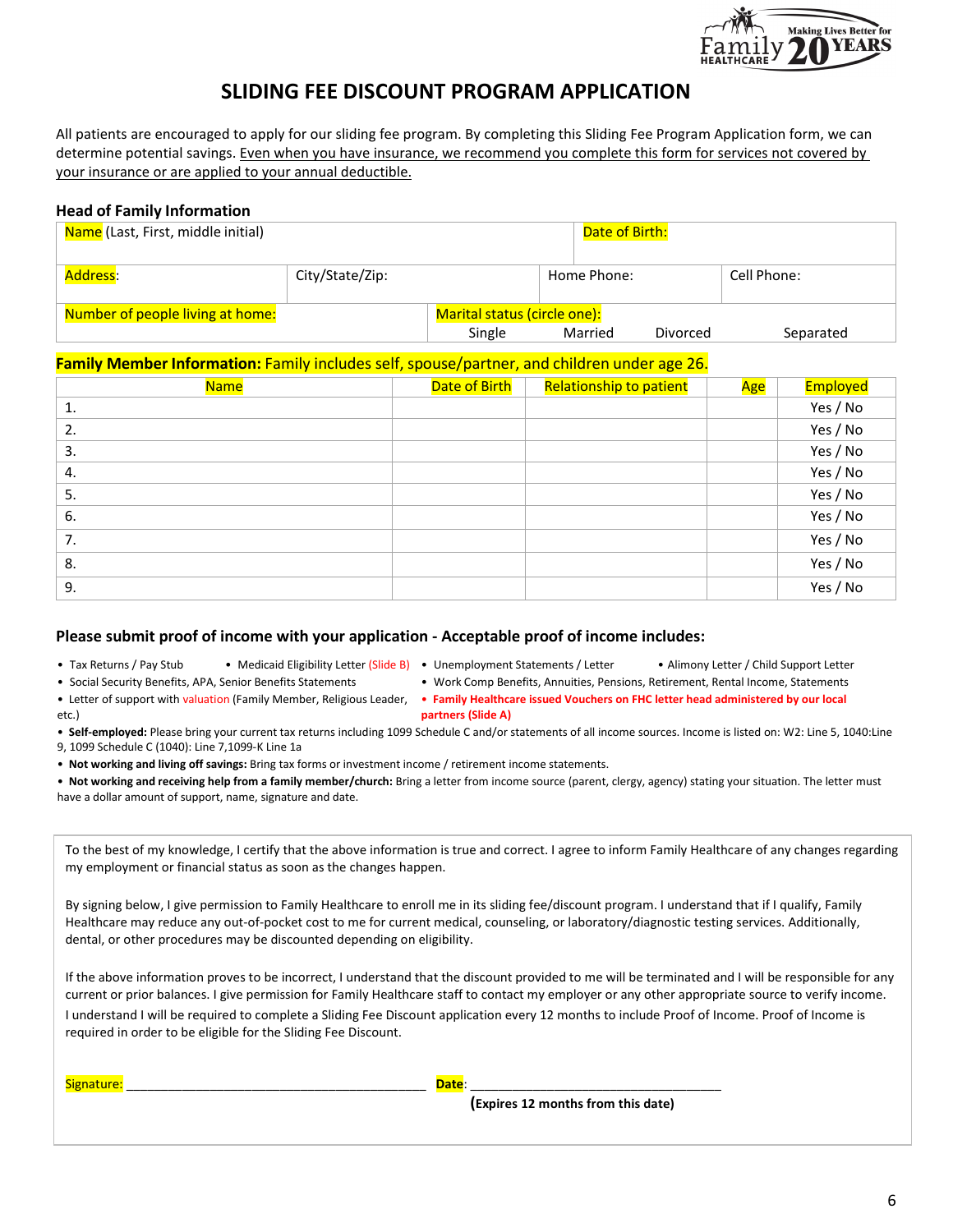

## **SLIDING FEE SCALE - INCOME DETERMINATION**

Family Healthcare Sliding Fee with Schedule of Discount Based on 2022 Federal Poverty Guidelines except for Flat

|                    | <b>ANNUAL INCOME RANGE FOR THE HOUSEHOLD</b> |                                                   |                        |                           |                         |
|--------------------|----------------------------------------------|---------------------------------------------------|------------------------|---------------------------|-------------------------|
|                    | <b>Slide A</b>                               | Slide B<br><b>*INCLUDING</b>                      | Slide C                | <b>Slide D</b>            | <b>Slide E</b>          |
|                    | Income at or<br>$Below =$                    | <b>MEDICAID ELIGIBLE</b><br><b>Income Range =</b> | <b>Income Range =</b>  |                           |                         |
|                    | <b>Nominal Fee</b>                           | 40% Discount on                                   | <b>30% Discount on</b> | <b>Income Range = 20%</b> | <b>Income At or</b>     |
| <b>Family Size</b> | or 60% of Fee                                | <b>Fee</b>                                        | <b>Fee</b>             | <b>Discount on Fee</b>    | <b>Above = Full Fee</b> |
|                    | 13,590                                       | $*13,591 - 17,667$                                | $17,668 - 20,385$      | $20,386 - 27,179$         | $27,181+$               |
| $\overline{2}$     | 18,310                                       | $18,311 - 23,803$                                 | $23,804 - 27,465$      | $27,466 - 36,619$         | $36,621+$               |
| 3                  | 23,030                                       | $23,031 - 29,939$                                 | $29,940 - 34,546$      | $34,547 - 46,059$         | $46,061+$               |
| 4                  | 27,750                                       | $27,751 - 36,075$                                 | $36,076 - 41,625$      | $41,626 - 55,499$         | $55,501+$               |
| 5                  | 32,470                                       | $32,471 - 42,211$                                 | $42,212 - 48,705$      | $48,706 - 64,939$         | $64,941+$               |
| 6                  | 37,190                                       | $37,191 - 48,347$                                 | $48,348 - 55,785$      | $55,786 - 74,379$         | 74,381+                 |
| $\overline{7}$     | 41,910                                       | $41,911 - 54,483$                                 | $54,484 - 62,865$      | $62,866 - 83,819$         | 83,821+                 |
| 8                  | 46,630                                       | $46,631 - 60,619$                                 | $60,620 - 69,945$      | $69,946 - 93,259$         | $93,261+$               |
| 9                  | 51,350                                       | $51,351 - 66,755$                                 | $66,756 - 77,026$      | $77,027 - 102,699$        | $102,701+$              |
| 10                 | 56,070                                       | $56,071 - 72,891$                                 | $72,892 - 84,105$      | $84,106 - 112,139$        | $112,141+$              |
| Additional         | \$4,720                                      | 4,721-7,599                                       | 7,600-7,127            | 7,128-9,439               | 9,440                   |

Fees Outlined in this Sliding Fee Policy and the Schedule of Fees Tables. Income Range will determine the percentage of fee that the patient is responsible for according to the chart below:

For the flat rate fee please reference table A, B, D, E, F, and I in the Schedule of Fees Tables. Services that fall outside of the flat rate fee are subject to the sliding fee range scale above.

**\*For those without Proof of Income who have Medicaid Coverage.** All patients are encouraged to apply for the sliding fee discount program and bring proof of income to determine higher discounts.

**Washington County School Students/Staff:** Office Visits are \$10 for students, \$30 for staff (not family members). Not covered by the \$10/\$30 fee is procedures, medications, vaccinations, labs, or behavioral health care. We encourage patients to submit insurance cards to cover additional services not covered. To be eligible for **other** discounts, the sliding fee discount program must be completed with proof of income.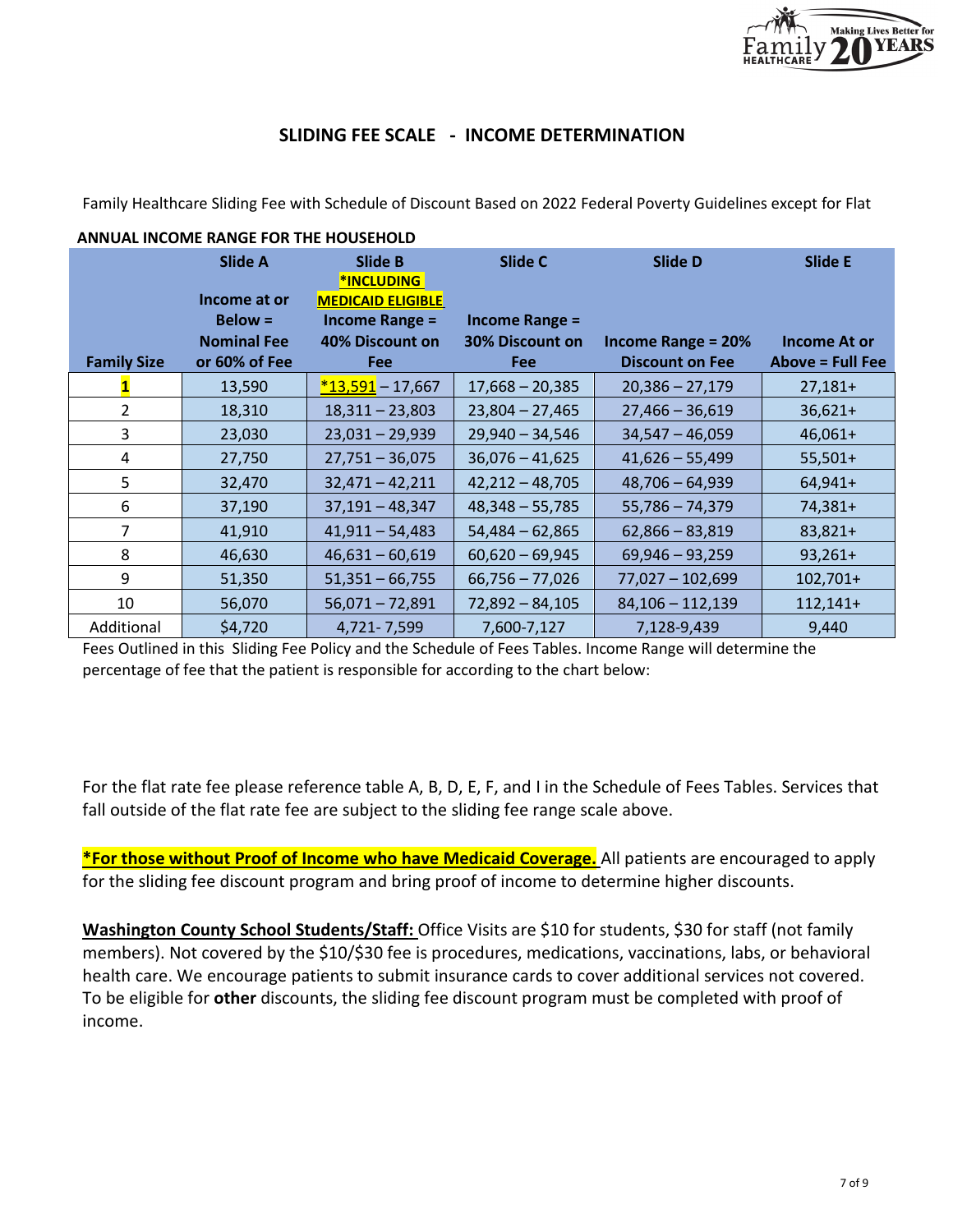

This form expires every 12 months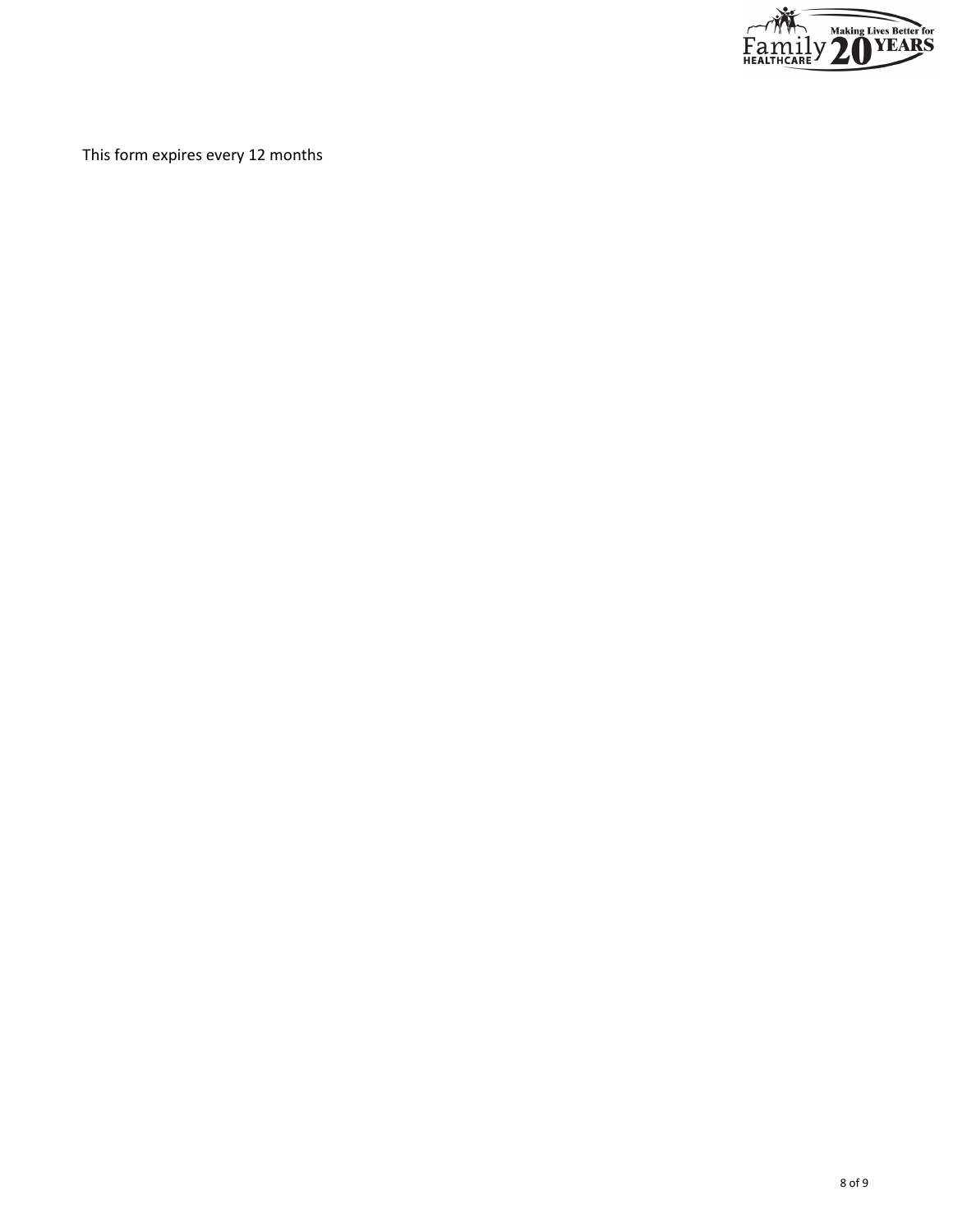

# **DISCLOSURE OF HEALTHCARE INFORMATION (HIPAA)**

| Name                                                                                 | I hereby authorize Family Healthcare to disclose my Personal Health Information verbally and in writing to:<br>Relationship                                                                                                          | Specific limits to access |
|--------------------------------------------------------------------------------------|--------------------------------------------------------------------------------------------------------------------------------------------------------------------------------------------------------------------------------------|---------------------------|
| 1.<br><u> 1989 - Jan Barnett, fransk politiker (d. 1989)</u>                         |                                                                                                                                                                                                                                      |                           |
| 2.                                                                                   | <u> 1989 - Johann Harry Harry Harry Harry Harry Harry Harry Harry Harry Harry Harry Harry Harry Harry Harry Harry Harry Harry Harry Harry Harry Harry Harry Harry Harry Harry Harry Harry Harry Harry Harry Harry Harry Harry Ha</u> |                           |
| 3.                                                                                   | <u> 1980 - Andrea Andrew Maria (b. 1980)</u>                                                                                                                                                                                         |                           |
|                                                                                      | I understand the above persons will have to access my medical record unless I revoke my consent in writing                                                                                                                           |                           |
| $\Box$<br>п                                                                          | All Records $\Box$ Prenatal Records $\Box$ Medication History<br>Medical Records $\Box$ Laboratory & Diagnostic Imaging Results $\Box$ Immunizations                                                                                 |                           |
| to Family Healthcare.<br>This release is for the following type of information:<br>□ | Other (please specify) example and the state of the state of the state of the state of the state of the state of the state of the state of the state of the state of the state of the state of the state of the state of the s       |                           |
| □ _____ Alcohol/Drug/HIV                                                             | Record release for the following documents or verbal communication must be initialed by the patient or guardian:                                                                                                                     |                           |

## **ALL PATIENTS MUST READ, INITIAL, AND SIGN BELOW:**

 I understand that information released may include medical, mental health, and/or drug and alcohol information. I understand that my alcohol and/or drug treatment records are protected under the Federal regulations governing Confidentiality and Drug Abuse Patient Records, 42 C.F.R. Part 2, and the Health Insurance Portability and Accountability Act of 1996 ("HIPAA"), 45 C.F.R. Parts 160 and 164, and cannot be disclosed without my written consent unless otherwise provided for by the regulations. I also understand that I may revoke this consent at any time except to the extent that action has been taken in reliance on it before I revoked it.

 I understand that in order to protect the confidentiality of records, I agree to the release of the necessary information and that my permission is limited to the purposes and persons listed above. I understand that I may withdraw/stop this authorization at any time by written request (except for information already disclosed).

 I understand that once this facility discloses my health information per this release, it cannot guarantee that the recipient will not re-disclose my health information to a third party. The third party may not be required to abide by this authorization or applicable federal and state laws governing the use and disclosure of my health information.

 I understand that I may withdraw this consent to release information at any time by notifying the agency in writing. I understand that if I do not identify a date or event, then this consent will expire one year from the last date of service to me at Family Healthcare.

I have been given a copy of Family Healthcare's Notice of Privacy Practices (INCLUDED IN THIS PACKET ON PAGE 3) and have had a chance to askquestions about how my information should be used.

\_\_\_\_\_\_\_\_\_\_\_\_\_\_\_\_\_\_\_\_\_\_\_\_\_\_\_\_\_\_\_\_\_\_\_\_\_\_\_\_\_\_ \_\_\_\_\_\_\_\_\_\_\_\_\_\_\_\_\_\_\_\_\_\_\_\_\_\_\_\_\_\_\_\_\_\_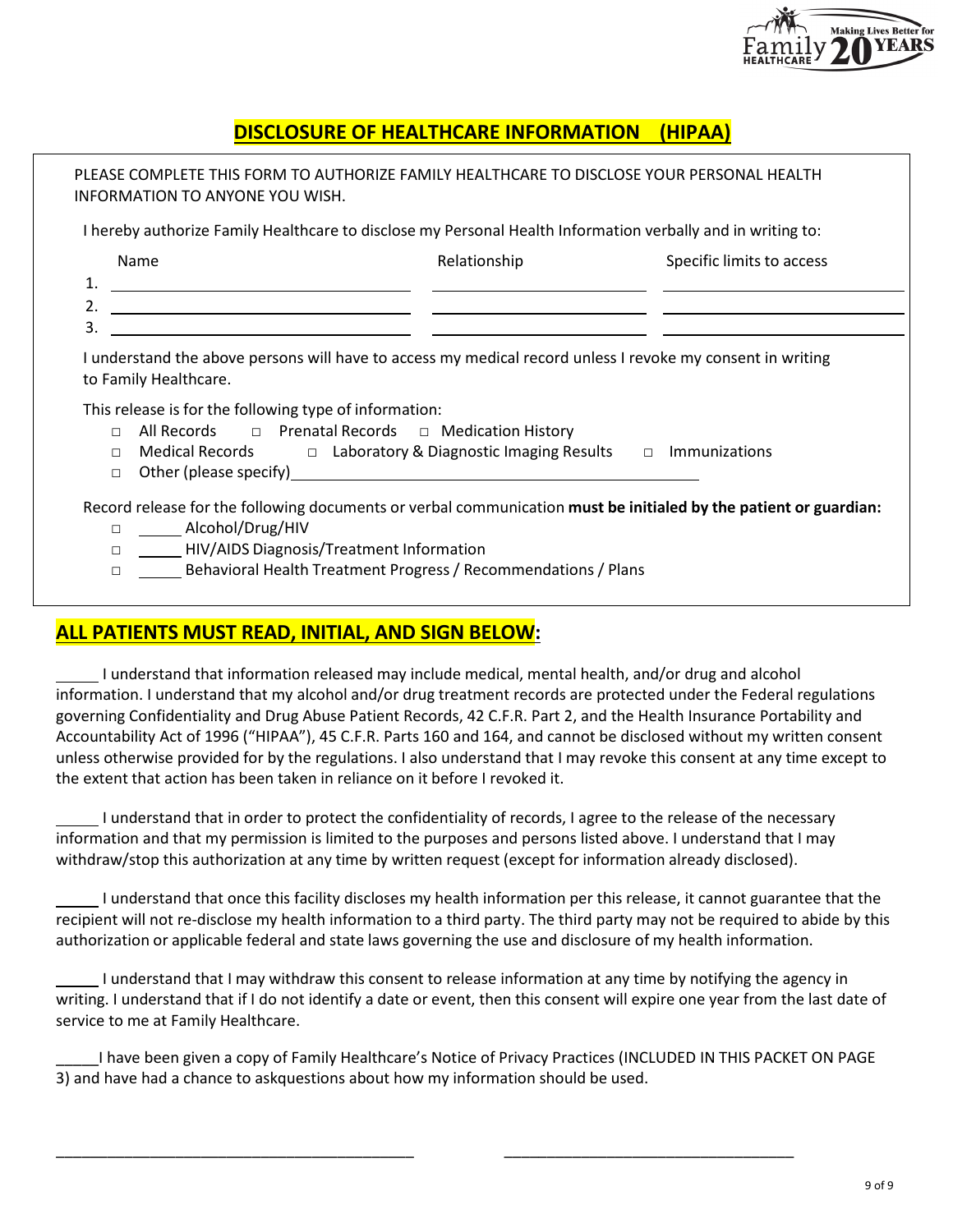

Signature (Patient/Legal Representative) Machines 20 and Compate (expires 12 months from this date)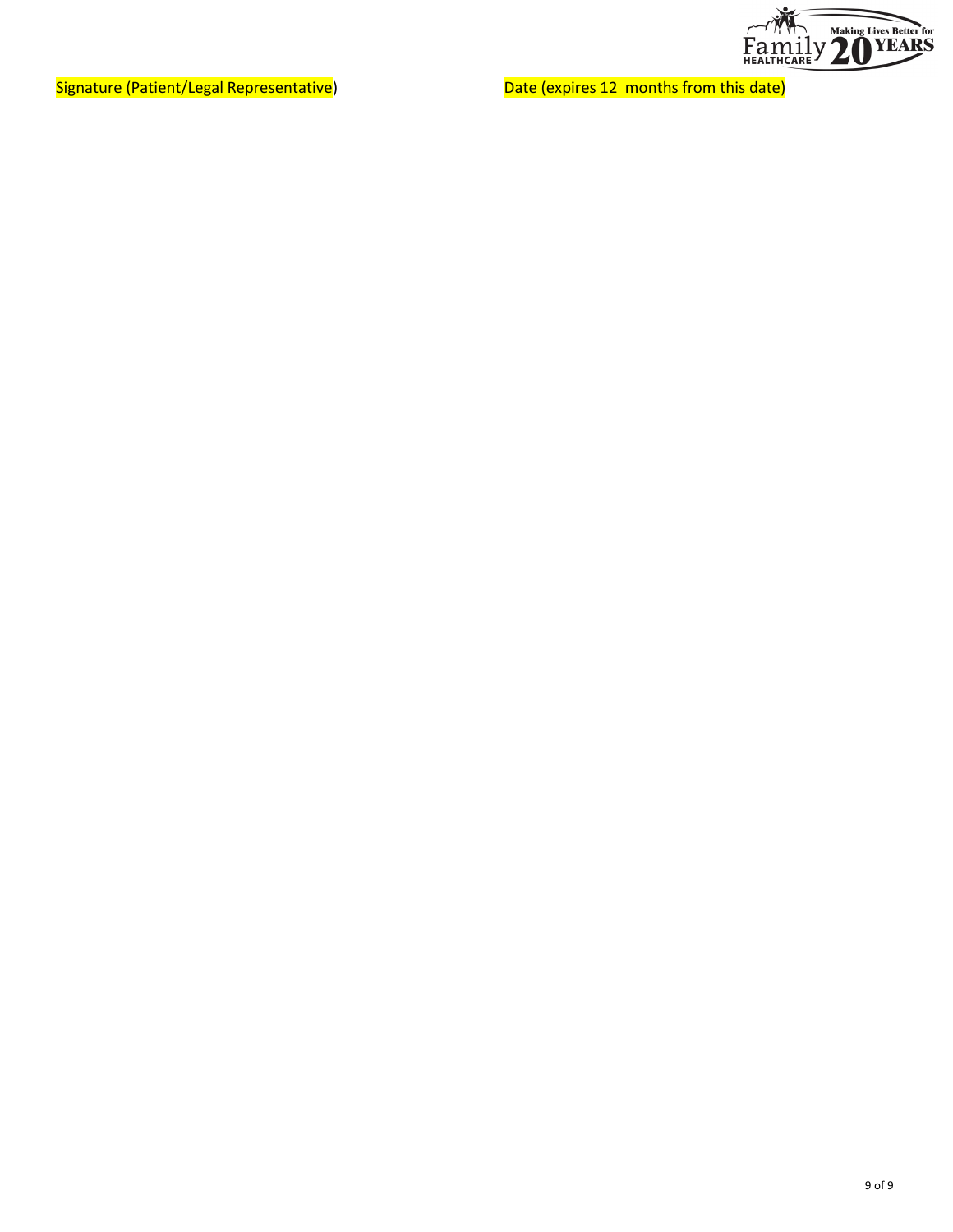

## **Patient Rights and Responsibilities**

## **Family Healthcare provides a patient centered medical home**

### **As your medical home, you have the rights to:**

- High quality and safe healthcare team led by your personal provider with a health care team that has your health as our priority.
- Prompt appointments and communication.
- 24/7 access to records through your patient portal.
- Extended clinic hours.
- You will have prompt and easy access to your provider through:
	- o office visits and phone messages
	- o secure email www.fhcportal.org
	- o website information—www.familyhc.org
- Join in decisions that improve your health and ask questions until you understand what you need to know.
- Receive care in a language you understand.
- Refuse treatment to the extent permitted by law.
- Express concern or complaints to help us improve services.

### **As your medical home, Family healthcare will:**

- Give prompt, polite help, and respectful care which supports your values in a way that provides you with dignity and respect.
- Ensure your privacy and a safe clinic experience.
- Answer all of your questions in a language you understand.
- Respond to you in a timely and ethical manner.
- Help you move smoothly through the healthcare system.
- Offer same-day or next-day appointments as possible.
- Help you to best manage your health plan to become as healthy as possible.
- Help you understand your health needs, illnesses, treatments, and options.
- Make sure you know your medicines and how to take them correctly.
- Assess and manage your pain according to our policies. This may mean a referral to a specialist who treats pain.
- Send you to a trusted specialist, if needed.
- Provide access to emergency health care services.
- Tell you of the costs of your care and treatments.
- Collect fees so we can continue to provide health services.
- Give you your medical records when you need them and in line with privacy requirements.
- Provide teaching about Advanced Directives and Living Wills.
- Get your ideas to make your experience the best it can be.
- Tell you how to submit a complaint or grievance.
- Help you enjoy all of Family Healthcare's services.
- Remind you to respect the rights, property, and environment of all Family Healthcare providers, employees, and other patients.

### **Patient Responsibilities:**

- Make healthy choices every day.
- Communicate in a way that we can understand your needs.
- Tell us your history & all symptoms that affect your health.
- Provide your complete medical records to Family Healthcare.
- Take your medicine and follow the health plan you and your team choose together.
- Tell us when there is a change in your health or medicine.
- Call the clinic when you have been in the hospital or the emergency department.
- Understand and follow our pain management policies.
- Keep your appointments or call early to cancel them if needed.
- Arrive 10 to 15 minutes before your appointment to sign in and fill out papers.
- Pay co-payments or fees at the time of service.
- Know your health plan coverage, benefits, and what is not covered or ask staff to help you.
- Show proof of identity, income, family size, insurance, etc. as requested.